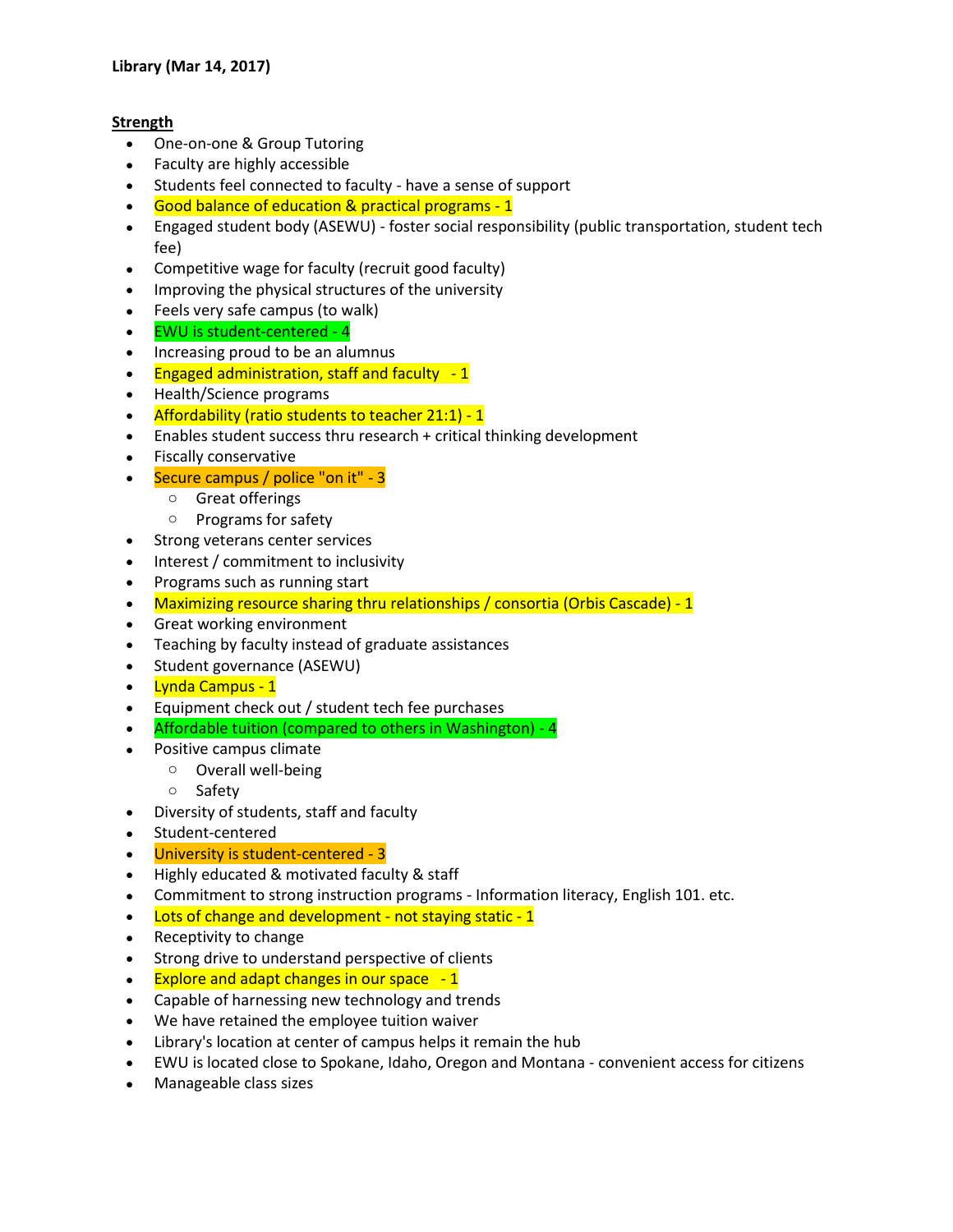## **Weaknesses**

- Facility infrastructures
- We should collect rain water & build rooftop gardens
- We should be more sustainable install solar panels where we don't have rooftop gardens or collect rainwater
- Lack of online program offerings
- Need better wellness programs for employees 3
- Excessively asking employees to fund more for student scholarships when we already give it all
- Lack of diversity faculty 1
- $\cdot$  Employee development opportunities beyond tuition waiver 1
- Recruitment process is broken too slow lose high quality candidates 3
- Element of institutional low self-esteem
- Lack appreciation of what EWU accomplishes
- Need to shift dialogue/culture change focus on "what's not working as opposed to what is working"
- At the time of hiring faculty more emphasis on research vs. Teaching ability
- Not supported in administering grants lack of grants perception and past practice lack of funding - 1
- Low employee morale lack of employee appreciation shift culture to one of celebrating employees - 4
- Low budget
- Identity crisis who are we trying to recruit? 1
- Lacking strong leadership that unites the university 2
- EWU tends to be competitive rather than collaborative (team-player) 1
- Lack of online course availability 3
	- o Due to lack of tech support
	- o Training
	- o Time/ability to convert syllabi to online
- Infrastructure Support for 1st generation, intentional and others 2
	- o Do we have enough to support our-many student ability?
- Quarter/Semester is this still a matter? 2
	- o Competitor students enter market faster at graduation
	- o Disjointed
- Librarians not respected by campus / self-governance 2
- EWU rank low graduation, etc.
- Community engagement / need Cheney help

## **Opportunities**

- Increase collaboration with external partners
- Expand online opportunities
- 3D printing & "Maker Spaces" 1
- Emphasis on critical thinking and identifying the truth
	- o If somebody sees something on social media or even in the news, we should teach students how to distinguish what is the truth
- Focus on quality, not just quantity of graduates
- Intentional commitment & focus on initiatives that support EWUS's core values 1
- Internationalization 2
- Recruit non-traditional students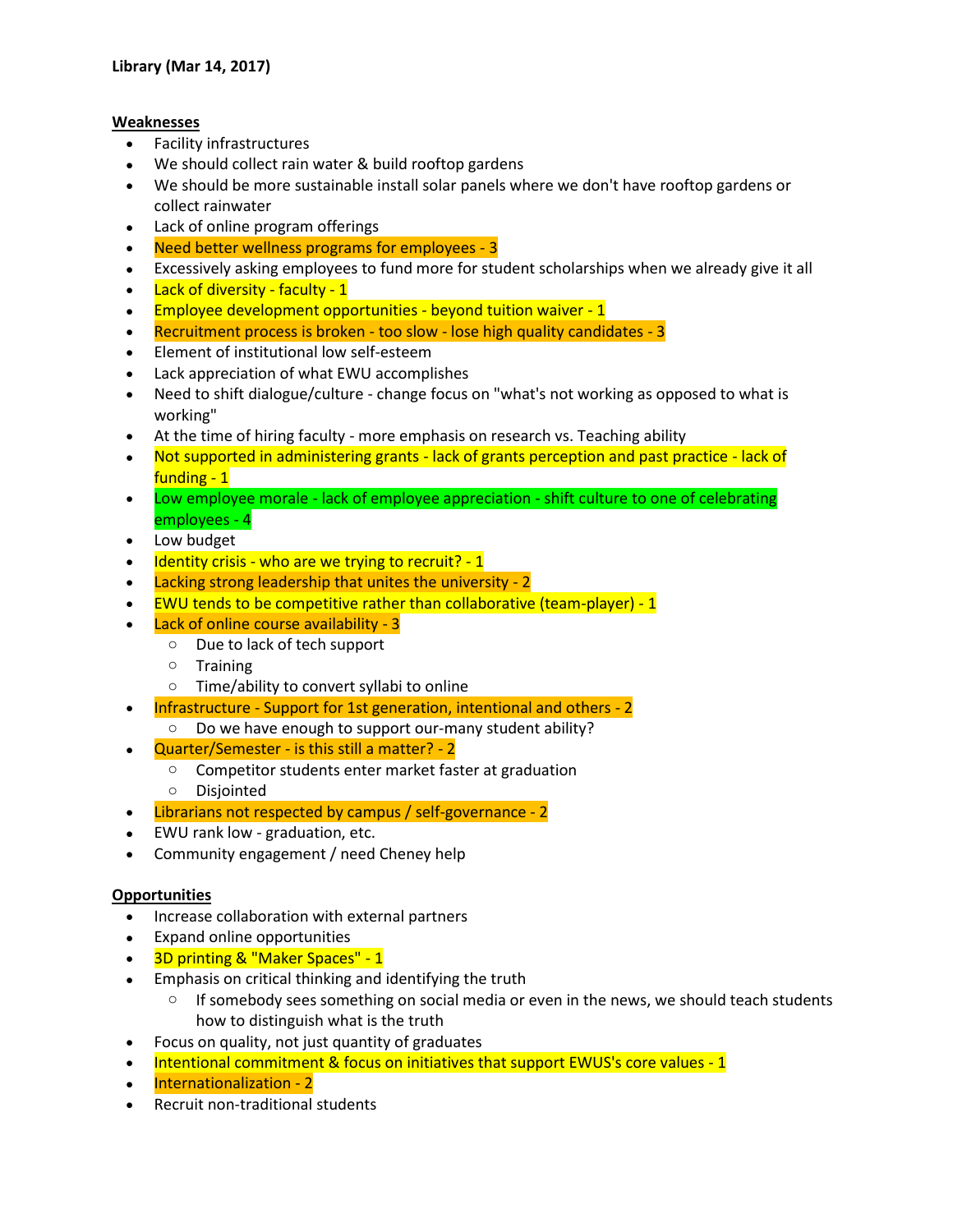- Trends career timing is critical
- Medical / Community Health expand existing programs
	- o Geography draw students from neighboring states
	- o Increase student enrollment
- Comparative FTE/Faculty Ratio is a benefit to students vs. larger institutions
- Is the perception of EWU positive? 1
	- o Yes student/faculty ratio, access university
	- o No perceived as Cheap university versus a value, affordable
- Provide self-funding through grants and other opportunities
- FYE (first year experience) retool 1
- Strengthen relationship between advising and career services to improve student success 5
- Assessment 1
- **Online offerings 3**
- Increased region for engagement (especially Cheney, etc.) 2
- Niche programs sustainability (major), cont'd…
- Finding positive avenues for partnership with competitors (WSU)
- $\cdot$  Engagement w/local non-profits and industry 1
- Re-establish Office of Community Engagement director and resulting programs
- Opportunities to better bring local and region to EWU (not just athletics)
- JFK needs more space opportunity to be campus partner … events, more class rooms 6
- More sustainable bldg. (solar panels on JFK)

## **Threats**

- Potential decrease in funding 4
- Non-competitive tuition rates
- Breakdown of K-12 system to create under prepared population --> decrease retention
- Not being able to support special populations
- National trend to decrease academic standards 1
- Unknown political scene
- Policy changes in student financial aid
- Focus on blue collar jobs diminishes value of college degrees 1
- Keeping up with support: compatibility with technological innovations
- Not recognizing or knowing public perceptions of us 2
- Expectation that a college degree equals the desired job 3
- Absence of robust university wide copyright approach (compliance, policies, procedures) 1
- Community college offerings for certificates: advanced programs
- Community college offering B.S. degrees: 4 year applied degrees 3
- Continued capital decrease limited funding (funding for Bldgs.)
- Online/distance ED: for profit schools, WSU 1
- Possible decrease of international students (both students and faculty)
- Need to boost graduate programs
- "glut" in the market of programs (i.e. Health Science ?)
- o Rush to fill niche then too much competition
- Ranking low (beyond control reputation)
- Assessment / accreditation (dings) 1
- Faculty recruitment hard to attract? Salaries help but need to remain competitive
- Media bias in favor of WSU/Gonzaga
- Legislature favors WSU (Land grand status secures more funding)